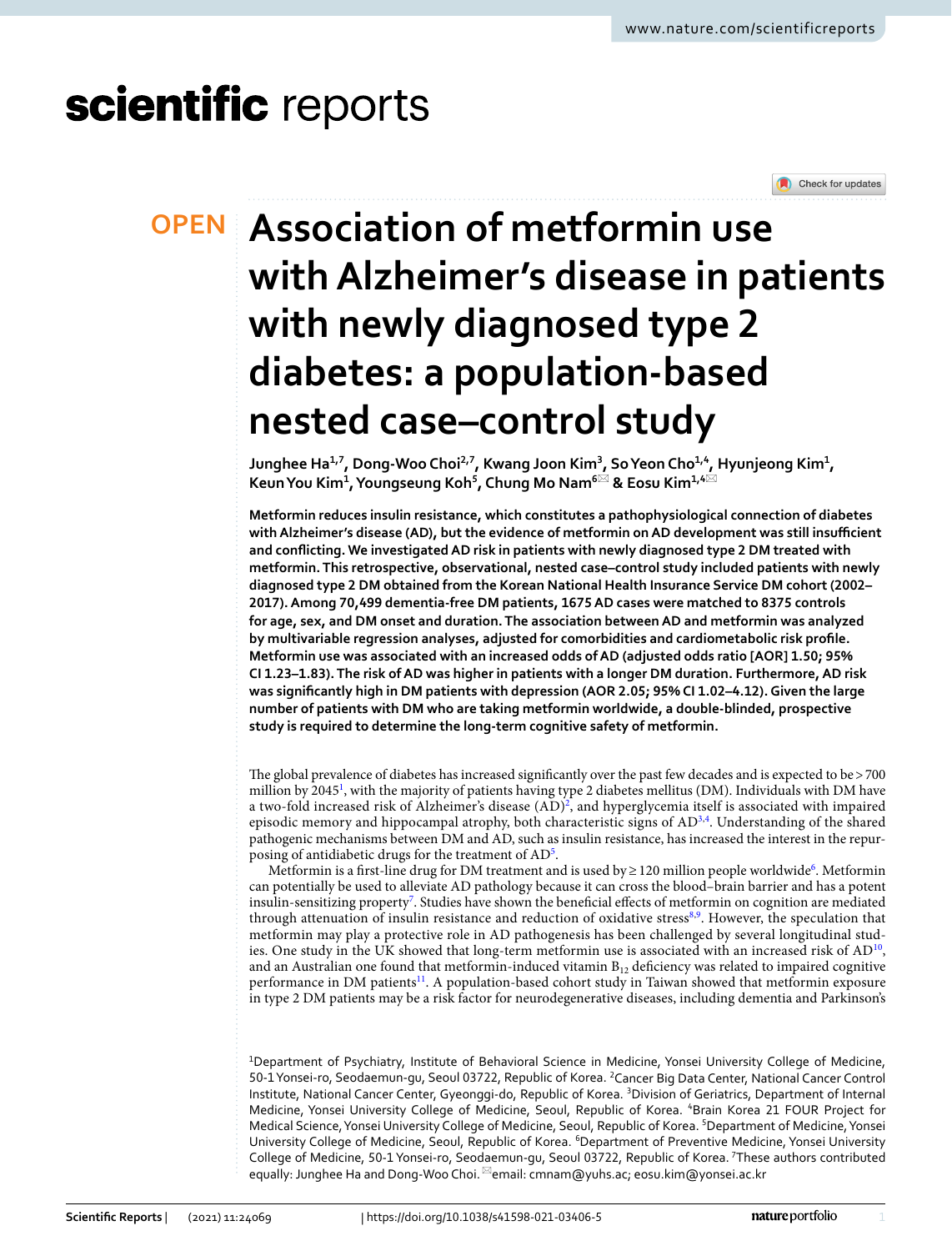

<span id="page-1-0"></span>**Figure 1.** Flowchart of the study participant selection process. NHIS-DM, the Korean National Health Insurance Service-diabetes mellitus; CVD, cerebrovascular disease; DM, diabetes mellitus; AD, Alzheimer's disease.

disease<sup>[12](#page-7-11)</sup>. Given the number of DM patients treated with metformin, the implications of these findings would have a massive impact on public health.

Despite the concerns generated from the abovementioned studies about safety pertaining to cognitive function in metformin users, a further sophisticated approach to control for potential confounding factors to reach a confrmatory conclusion on this issue is lacking. In earlier studies, DM patients accounted for approximately only 8% of the study population<sup>10</sup> or there was no information on the severity and duration of DM, both directly associated with metformin dosage and length of administration $10,11$  $10,11$  $10,11$ . Thus, it could not be conclusively established that metformin use, and not DM duration/severity, showed a signifcant relationship with an increased risk of AD. Moreover, the lack of validation of the AD diagnosis could be another critical issue<sup>[12](#page-7-11)</sup>. As DM patients have an increased risk of vascular dementia, a potential ambiguity in the diagnostic classifcation may have distorted the results of the relationship between metformin use and AD risk. Terefore, in this study, we aimed to examine the efect of metformin use on the incidence of AD afer adjusting for DM duration and severity using a nested case–control design. To address the possibility of diagnostic misclassifcation, we conducted a validation study, and to account for confounders by indication, we assessed cardiometabolic risk profle and prescription registry data of patients with newly diagnosed type 2 DM, assumed to be homogeneous in disease severity.

### **Results**

**Study population.** A total of 70,499 newly diagnosed type 2 DM patient, dementia-free, and aged≥50 years were included. Of these patients, we identifed 1675 AD cases and matched them with 8375 controls (Fig. [1](#page-1-0)). Table [1](#page-2-0) shows the baseline characteristics of the cases and controls. Age, sex, date of DM onset, and DM duration did not difer between cases and controls afer incidence density sampling. Compared with controls, cases were more likely to have depression (27.6% vs. 16.7%), and to use antiplatelet agents and insulin. The proportion of individuals with current smoking status and heavy alcohol intake was higher among cases than controls. The cases were less likely to physically active (63.3% vs. 69.2%).

**AD risk associated with metformin use.** During the study period, 1542 patients with AD cases (92.0%) and 7379 controls (88.1%) had used metformin (Table [2\)](#page-3-0). Metformin use was signifcantly associated with an increased risk of AD (AOR 1.50; 95% CI 1.23–1.83) afer controlling for potential confounders. Although a dose–response relationship between metformin use and AD risk was not observed in the cDDD, dose-dependency was revealed in the cDDD per day, with moderate to high daily doses being the most threatening. The strongest association with AD risk occurred in metformin users with the highest cDDD per day (AOR 1.66; 95% Cl, 1.34–2.07).

2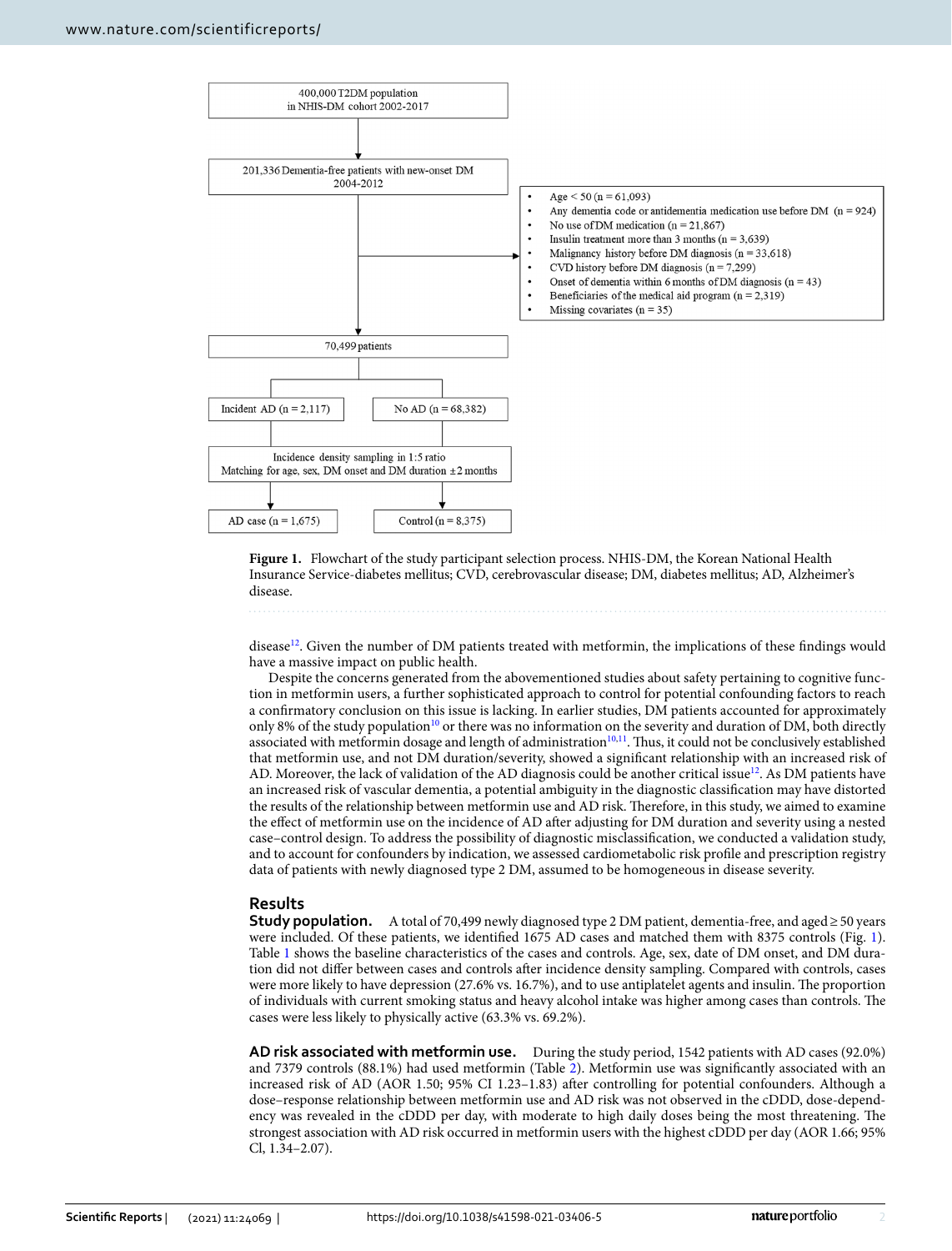|                                            | Cases $(n = 1675)$ | Controls $(n=8375)$ |            |  |  |
|--------------------------------------------|--------------------|---------------------|------------|--|--|
| <b>Variables</b>                           | n (%)              | $n(\%)$             | <b>SMD</b> |  |  |
| Age                                        |                    |                     |            |  |  |
| <75 years                                  | 1074(64.1)         | 5370 (64.1)         | < 0.001    |  |  |
| $\geq$ 75 years                            | 601 (35.9)         | 3005 (35.9)         |            |  |  |
| Women                                      | 944 (56.4)         | 4720 (56.4)         | < 0.001    |  |  |
| Diabetes duration                          |                    |                     |            |  |  |
| <5 years                                   | 194 (11.6)         | 969 (11.6)          |            |  |  |
| $5-10$ years                               | 906 (54.1)         | 4524 (54.0)         | 0.002      |  |  |
| $\geq 10$ years                            | 575 (34.3)         | 2882 (34.4)         |            |  |  |
| BMI                                        |                    |                     |            |  |  |
| $<$ 18.5 kg/m <sup>2</sup>                 | 26(1.6)            | 96(1.1)             |            |  |  |
| 18.5-22.9 kg/m <sup>2</sup>                | 406 (24.7)         | 1784 (21.3)         | 0.095      |  |  |
| 23-25 $\text{kg/m}^2$                      | 416 (25.4)         | 2151 (25.7)         |            |  |  |
| $\geq$ 25 kg/m <sup>2</sup>                | 793 (48.3)         | 4344 (51.9)         |            |  |  |
| Fasting blood glucose (mg/dL) <sup>a</sup> | $134.10 \pm 52.09$ | $133.93 \pm 49.55$  | 0.003      |  |  |
| $BP$ (mmHg) <sup>a</sup>                   |                    |                     |            |  |  |
| Systolic                                   | $133.36 \pm 17.34$ | $134.53 \pm 17.48$  | 0.068      |  |  |
| Diastolic                                  | $80.53 \pm 10.63$  | $80.85 \pm 10.79$   | 0.030      |  |  |
| Total cholesterol (mg/dL) <sup>a</sup>     | $203.33 \pm 41.24$ | $204.66 \pm 41.73$  | 0.032      |  |  |
| Creatinine (mg/dL) <sup>a</sup>            | $0.99 \pm 0.83$    | $1.00 \pm 0.86$     | 0.009      |  |  |
| Hypertension                               | 1462 (89.1)        | 7200 (86.0)         | 0.094      |  |  |
| Ischemic heart disease                     | 534 (31.9)         | 2475 (29.6)         | 0.050      |  |  |
| Dyslipidemia                               | 1074(64.1)         | 5419 (64.7)         | 0.012      |  |  |
| CCI                                        |                    |                     |            |  |  |
| $\bf{0}$                                   | 545 (32.5)         | 2920 (34.9)         | 0.050      |  |  |
| 1                                          | 398 (23.8)         | 1900 (22.7)         |            |  |  |
| 2                                          | 732 (43.7)         | 3555 (42.4)         |            |  |  |
| aDCSI                                      |                    |                     |            |  |  |
| 0                                          | 1427 (85.2)        | 7383 (88.2)         | 0.102      |  |  |
| 1                                          | 188 (11.2)         | 687 (8.2)           |            |  |  |
| 2                                          | 60(3.6)            | 305(3.6)            |            |  |  |
| Depression                                 | 462 (27.6)         | 1395 (16.7)         | 0.266      |  |  |
| Medication                                 |                    |                     |            |  |  |
| Statin                                     | 1119 (66.8)        | 5609 (67.0)         | 0.004      |  |  |
| Aspirin                                    | 1103 (65.9)        | 5449 (65.1)         | 0.017      |  |  |
| Antiplatelet                               | 426 (25.4)         | 1584(18.9)          | 0.157      |  |  |
| Anticoagulant                              | 83 (5.0)           | 259(3.1)            | 0.095      |  |  |
| Antihypertensive agents                    | 1382 (82.5)        | 6671 (79.7)         | 0.073      |  |  |
| Antiarrhythmic agents                      | 238 (14.2)         | 980 (11.7)          | 0.075      |  |  |
| Antidiabetic medication                    |                    |                     |            |  |  |
| Alpha-glucosidase inhibitors               | 186 (11.1)         | 817 (9.8)           | 0.044      |  |  |
| DPP-IV inhibitors                          | 606 (36.2)         | 2430 (29.0)         | 0.153      |  |  |
| Insulin                                    | 764 (45.6)         | 2890 (34.5)         | 0.228      |  |  |
| SGLT-2 inhibitors                          | 17(1.0)            | 93(1.1)             | 0.009      |  |  |
| Sulfonylurea                               | 1422 (84.9)        | 6905 (82.4)         | 0.006      |  |  |
| Thiazolidinedione                          | 274 (16.4)         | 1392 (16.6)         | 0.007      |  |  |
| Smoking                                    |                    |                     |            |  |  |
| None                                       | 1235 (73.7)        | 6318 (75.4)         | 0.083      |  |  |
| Past                                       | 156(9.3)           | 874 (11.6)          |            |  |  |
| Current                                    | 284 (17.1)         | 1183 (14.1)         |            |  |  |
| Alcohol use                                |                    |                     |            |  |  |
| Low                                        | 1321 (78.9)        | 6755 (80.7)         | 0.068      |  |  |
| Moderate                                   | 238 (14.2)         | 1175 (14.0)         |            |  |  |
| Heavy                                      | 116(6.9)           | 445 (5.3)           |            |  |  |
| Physical activity                          |                    |                     |            |  |  |
| Yes $( \geq 1$ time per week)              | 1060 (63.3)        | 5799 (69.2)         | 0.126      |  |  |

<span id="page-2-0"></span>**Table 1.** Study population characteristics of patients with Alzheimer's disease (cases) and controls. *BMI* body max index, *CCI* Charlson Comorbidity Index, *aDCSI* adapted diabetes complication severity index, *DPP-IV* dipeptidyl peptidase IV, *SGLT-2* Sodium glucose cotransporter 2, *SMD* Standardized mean diference. a Mean and standard deviation (SD) of the continuous independent variables in this study.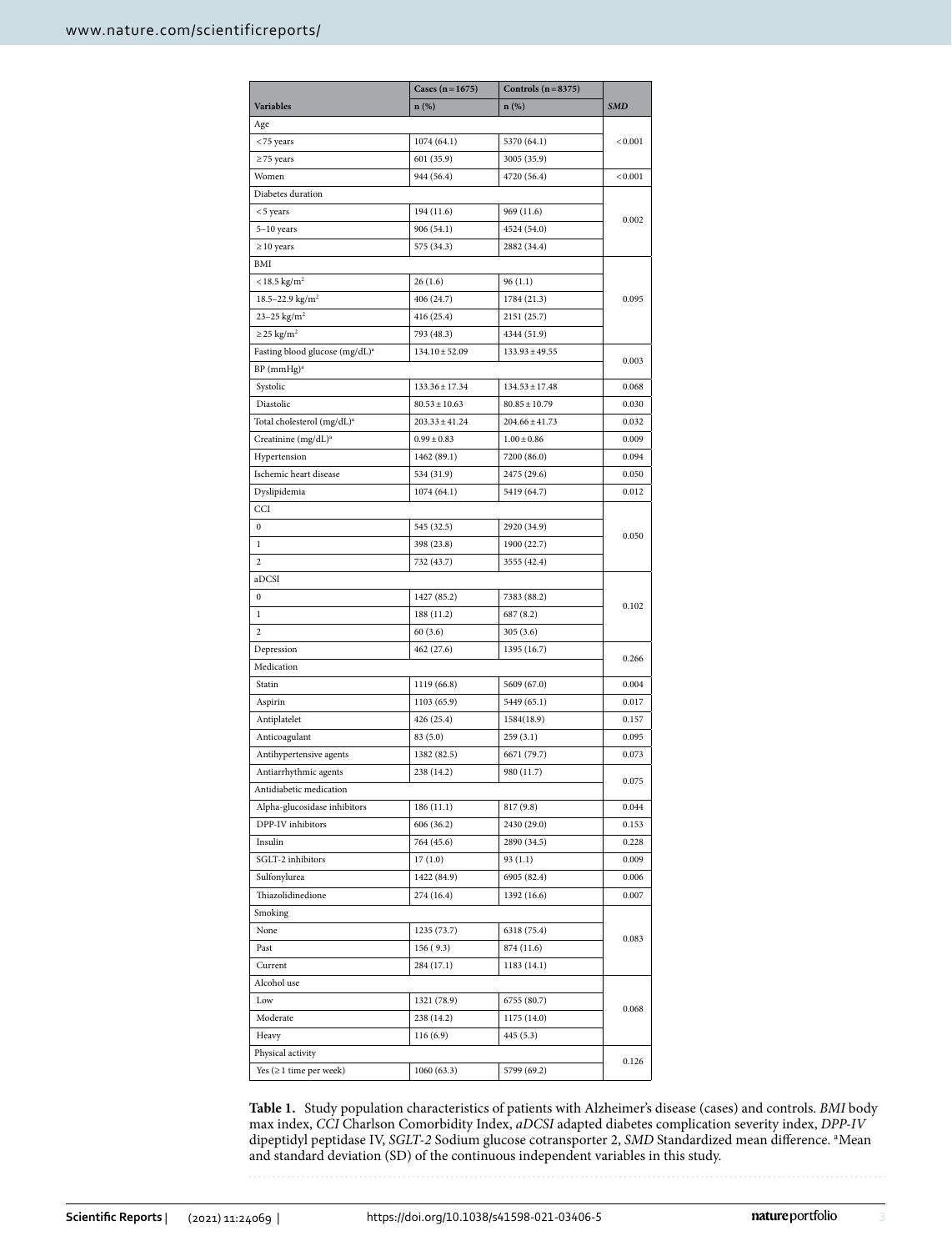|                               | Cases $(n = 1675)$ | Controls $(n=8375)$ |                     |                     |  |  |  |
|-------------------------------|--------------------|---------------------|---------------------|---------------------|--|--|--|
|                               | $n(\%)$            | $n(\%)$             | Crude OR (95% Cl)   | <b>AOR</b> (95% Cl) |  |  |  |
| Metformin use                 |                    |                     |                     |                     |  |  |  |
| Never-users                   | 134(8.0)           | 996 (11.9)          | 1.00                | 1.00                |  |  |  |
| Users                         | 1542 (92.0)        | 7379 (88.1)         | $1.57(1.30-1.90)$   | $1.50(1.23-1.83)$   |  |  |  |
| Cumulative dose of use        |                    |                     |                     |                     |  |  |  |
| Never-user                    | 134(8.0)           | 996 (11.9)          | 1.00                | 1.00                |  |  |  |
| Ever user                     |                    |                     |                     |                     |  |  |  |
| $Q1$ (<181cDDDs)              | 415(24.8)          | 1818 (21.7)         | $1.70(1.38 - 2.10)$ | $1.66(1.34-2.06)$   |  |  |  |
| Q2 (181-507 cDDDs)            | 374(22.3)          | 1853 (22.1)         | $1.51(1.22 - 1.87)$ | $1.43(1.15-1.79)$   |  |  |  |
| Q3 (508-1044 cDDDs)           | 392 (23.4)         | 1828 (21.9)         | $1.60(1.29-1.97)$   | $1.48(1.19-1.85)$   |  |  |  |
| $Q4 \approx 1045$ cDDDs)      | 360 (21.5)         | 1870 (22.3)         | $1.44(1.16-1.79)$   | $1.35(1.08-1.70)$   |  |  |  |
| Cumulative dose per day       |                    |                     |                     |                     |  |  |  |
| Never-user                    | 134(8.0)           | 996 (11.9)          | 1.00                | 1.00                |  |  |  |
| Ever user                     |                    |                     |                     |                     |  |  |  |
| $Q1$ (<0.25 cDDDs/day)        | 445 (26.6)         | 2520 (30.1)         | $1.32(1.07-1.63)$   | $1.37(1.10-1.70)$   |  |  |  |
| Q2 (0.25-0.31 cDDDs/day)      | 268(16.0)          | 1227(14.7)          | $1.64(1.31-2.05)$   | $1.50(1.19-1.90)$   |  |  |  |
| Q3 (0.32-0.46 cDDDs/day)      | 400 (23.9)         | 1830 (21.9)         | $1.65(1.33-2.04)$   | $1.52(1.22 - 1.90)$ |  |  |  |
| $Q4$ ( $\geq$ 0.47 cDDDs/day) | 428 (25.6)         | 1802 (21.5)         | $1.79(1.45 - 2.21)$ | $1.66(1.34-2.07)$   |  |  |  |

<span id="page-3-0"></span>**Table 2.** Risk of Alzheimer's disease associated with metformin use in diabetes mellitus patients. Analysis was adjusted for the following covariates: hypertension, ischemic heart disease, dyslipidemia, Charlson Comorbidity Index, Diabetes Complications Severity Index, depression, statin use, aspirin use, antiplatelet use, anticoagulant use, antihypertensive drug use, antiarrhythmic drug use, use of antidiabetic medications, fasting blood glucose levels, systolic blood pressure, diastolic blood pressure, total cholesterol levels, creatinine levels, body mass index, smoking status, alcohol consumption, and physical activity. *cDDDs* cumulative defned daily doses, *AOR* adjusted odds ratio, *CI* confdence interval.

**Association of metformin use and AD risk stratifed by DM duration and depression.** To analyze the efect of metformin on AD according to DM duration, we stratifed the DM duration into three categories:<5 years, 5–9 years, and>10 years. Metformin users consistently showed a higher risk of AD than metformin never-users except in people with DM duration<5 years. No statistical signifcance was found in the people with DM duration<5 years (AOR 0.88; 95% CI 0.54–1.43). AD risk was the highest in people with a DM duration>10 years (AOR 1.48; 95% CI 1.14–1.91; for DM duration of 5–9 years: AOR 2.18; 95% CI 1.41–3.39; Fig. [2](#page-4-0)a; see Supplementary Table e1 online). These results suggest that metformin use increases the AD risk, with a synergistic effect of DM duration on AD risk. However, the effect of metformin on AD was not significant in people who had a shorter DM duration.

**Association of metformin use and AD according to depression.** As depression is a risk factor or ofen precursor to AD, a higher prevalence of depression in the case population may act as a confounding factor in assessing the risk of AD in metformin users. Therefore, we performed subgroup analyses in prespecified strata of clinical interest to assess effect modification. The association with AD in metformin users was prominent in patients with and without depression (Fig. [2b](#page-4-0)). Of note, the risk of AD associated with metformin use was substantially greater in people with depression (AOR 2.05; 95% CI 1.02–4.12; Fig. [2b](#page-4-0)), while the signifcance of this association was maintained in patients without depression (1.57; 95% CI 1.24–1.98, see Supplementary Table e2 online). This suggests that the association between metformin and AD risk is independent of depression, although depression has an additive efect on AD risk.

**Subgroup analyses.** To examine the effect of possible confounding factors on AD, we further assessed the demographic and clinical characteristics of metformin users and never-users; the diferences in comorbidities and demographic characteristics are listed in Supplementary Table e3. Depression was more common among metformin users than among never-users (18.8% vs. 15.6%). Statin use were more prevalent among metformin users (65.8% vs. 60.6%). Severity of the comorbidity burden, indicated by a CCI score≥2, was higher in metformin users than in never-users (43.2% vs. 38.1%). Fasting blood glucose levels were slightly higher in metformin users than in metformin never-users, although there was no signifcant diference between their aDCSI scores. However, the subgroup analyses defned by diferent comorbidity and medication uses did not disclose any signifcant alteration in the observed efect of metformin on AD, except in subjects without hypertension or in those with antiarrhythmic use (see Supplementary Figure e1 online).

**Sensitivity analyses.** We further conducted nearest neighbor matching to control covariate imbalance. A total of 2027 patients with AD and 9,708 without AD were matched in a 1:5 ratio. The demographic characteristic of the two samples were almost similar (see Supplementary Table e4). Even afer the matching, metformin

4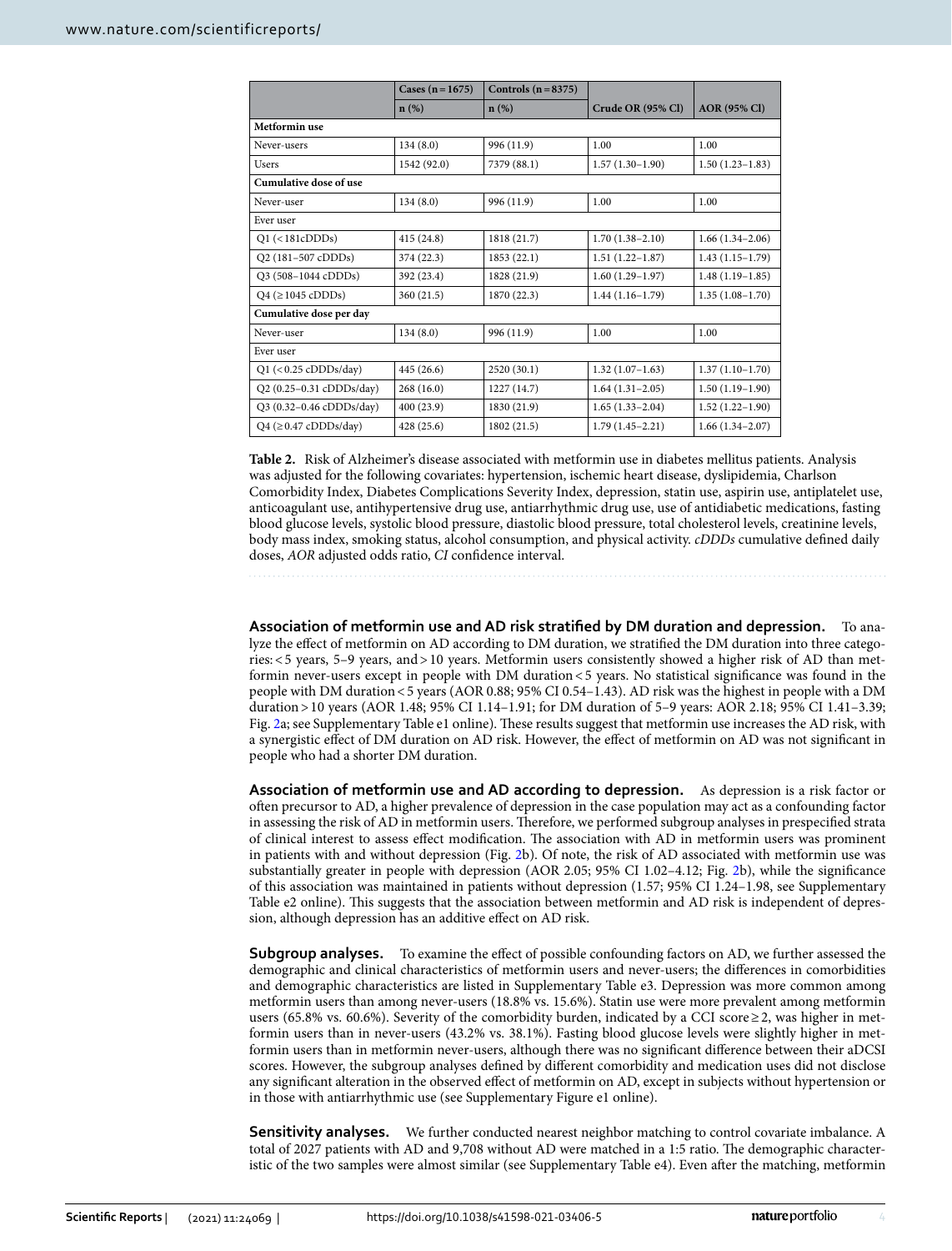

<span id="page-4-0"></span>**Figure 2.** Association between metformin use and Alzheimer's disease risk according to diabetes mellitus (DM) duration and depression. Adjusted odds ratios with 95% confdence intervals for multivariable models evaluating associations between metformin use and incident Alzheimer's disease. (**A**) Risk of Alzheimer's disease associated with metformin use according to DM duration (**B**) Risk of Alzheimer's disease associated with metformin use in patients with and without depression. Reference is metformin never-users, and the average cDDD per day is presented as quartiles. cDDDs cumulative defned daily doses; AOR, adjusted odds ratio; CI, confdence interval. \*Analysis was adjusted for the following covariates: hypertension, ischemic heart disease, dyslipidemia, Charlson Comorbidity Index, Diabetes Complications Severity Index, depression, statin use, aspirin use, antiplatelet use, anticoagulant use, antihypertensive drug use, antiarrhythmic drug use, use of antidiabetic medications, fasting blood glucose levels, systolic blood pressure, diastolic blood pressure, total cholesterol levels, creatinine levels, body mass index, smoking status, alcohol consumption, and physical activity.

users still exhibited a signifcantly higher risk of AD than metformin never-users (AOR 1.25, 95% CI 1.07–1.44; see Supplementary Table e5).

#### **Discussion**

In a national longitudinal nested case–control study, we evaluated 1675 AD cases and 8375 controls matched by age, sex, time of DM onset, and DM duration. The principal findings were as follows: (1) metformin use was associated with a signifcantly increased AD risk; (2) the strength of the association increased with the cumulative daily defned dose per day in metformin users; (3) the association between metformin use and AD was the strongest in patients with a longer DM duration; and (4) the metformin-associated increase in AD risk was independent of the presence or absence of depression, although the risk was signifcantly higher in individuals with depression than in those without depression—this fnding suggests that depression might enhance the association between metformin use and AD risk.

The association between metformin use and AD incidence has been controversial. Some studies have revealed that metformin use is associated with a lower risk of  $AD^{13,14}$  $AD^{13,14}$  $AD^{13,14}$  or has no association with AD risk<sup>[15](#page-7-14)</sup>, whereas others, in agreement with our findings, have shown that metformin use is associated with an increased AD risk $10,12$  $10,12$ . Indeed, previous epidemiological studies on metformin use and AD risk have shown substantial diferences in study population and design. A population-based study conducted in Singapore showed that long-term metformin exposure reduces the risk of cognitive decline<sup>14</sup>; another study conducted in Taiwan reported that patients with DM treated with metformin had a lower risk of dementia than those who were not prescribed medication<sup>[16](#page-7-15)</sup>. Several issues should be considered when interpreting the results of these earlier studies. In the study conducted in Singapore, the cognitive outcome was measured using only the Mini-Mental State Examination, which is does not indicate the diagnosis of dementia<sup>14</sup>. The diagnosis of dementia was indicated by "all-cause dementia," which would also include dementias other than AD<sup>[16](#page-7-15)</sup>. Further, the duration and severity of DM were not considered, although these factors are closely associated with the dose and duration of metformin treatment. Contrarily, in the latest study using reliable neuropsychological cognitive assessment tools (i.e., Repeatable Battery for Assessment of Neuropsychological Status and the Frontal Assessment Battery) reported cognitive dysfunction in community-dwelling elderly metformin users<sup>17</sup>.

Similarly, animal studies examining the efects of metformin on AD pathology have yielded conficting results. Our fnding that metformin users have a greater AD risk is consistent with that of animal studies, which have shown that metformin increases β-amyloid concentration by elevating the level of β-site amyloid precursor protein cleaving enzyme 1 or increases insoluble tau species in mice<sup>18,[19](#page-7-18)</sup>. Contrastingly, other studies have demonstrated positive efects—metformin prevented β-amyloid generation by improving insulin resistance, inducing hippocampal neurogenesis, or reducing tau phosphorylation through the protein phosphatase 2A-dependent pathway<sup>20</sup>.

However, most of these observations were made in mouse cortical neurons, and the duration of metformin treatment was short when compared to DM treatment durations in human patients. A recent study showed sexdependent dissociable efects of metformin on cognitive function. Female APP mice treated with metformin showed improved learning and cognitive function, whereas male mice showed a worsening memory function $21$ .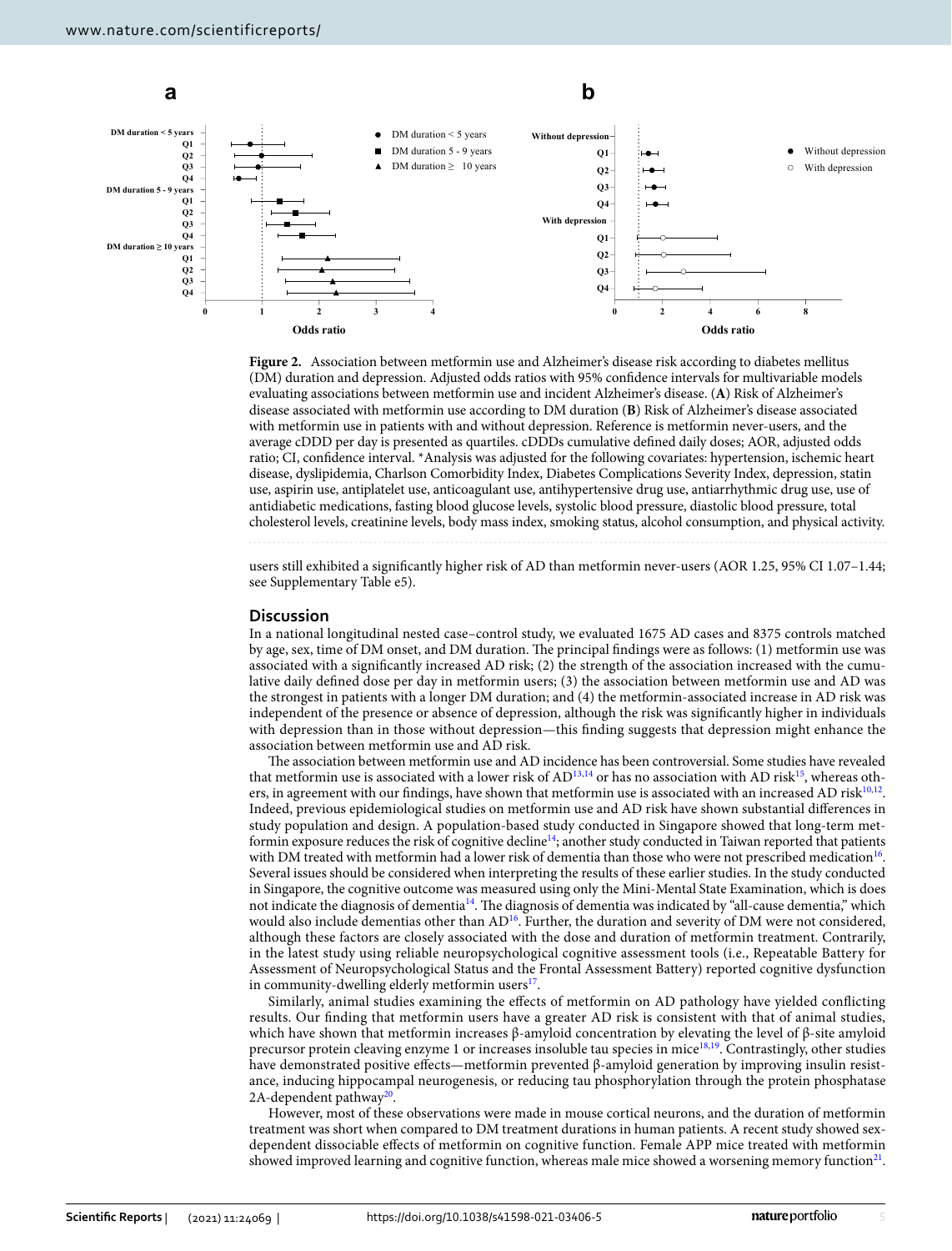A longitudinal study found that metformin use was associated with greater decline in delayed memory among apolipoprotein E (APOE)  $\varepsilon$ 4 carriers with AD, while the opposite was found in cognitively normal individuals<sup>[22](#page-7-21)</sup>. Another animal study also revealed that the efect of metformin on the memory of aged mice may change in an APOE genotype-dependent manner<sup>[23](#page-7-22)</sup>. These results suggest that the mechanisms underlying metformin use and cognition are complex and can generally be considered multifactorial.

Depression is a known important risk factor for dementia and cognitive decline among patients with  $DM^{24}$ . We found that the prevalence of depression was higher in AD cases than in controls. Additionally, a history of depression was found more frequently in metformin users than in non-users. As depression is a major risk factor or a prodromal symptom of  $AD^{25}$  $AD^{25}$  $AD^{25}$ , the higher prevalence of depression in the case population may confound the result. However, on further stratifed analyses, we found that the metformin-induced increase in AD risk was independent of depression. Among metformin users, AD risk was higher in those with depression, consistent with a previous finding that depression can accelerate cognitive decline in patients with  $DM^{26}$ .

The pathophysiological mechanism underlying the association between metformin use and AD risk has not been elucidated. One possible explanation is that long-term metformin use is associated with vitamin  $B_{12}$ deficiency, possibly leading to cognitive decline<sup>[11](#page-7-10)</sup>. In a randomized controlled trial, vitamin  $B_{12}$  deficiency was reported in 4.3% of 859 participants who were metformin users, much higher than the proportion in the placebo group (2.3%)<sup>27</sup>. The complex role of 5' adenosine monophosphate-activated protein kinase (AMPK) could provide another explanation for the increased AD risk among metformin users. Metformin is known to exert its antidiabetic efect through AMPK activation, which plays multiple biological roles in cellular energy homeo-stasis, insulin signaling, and glucose metabolism<sup>[28,](#page-7-27)29</sup>. Thus, metformin was expected to have a positive effect on cognitive function by activating AMPK<sup>8</sup>. However, there are controversial findings on the role of AMPK in the brain<sup>[30](#page-7-29)</sup>, and opposing effects of AMPK activation on cognitive function have also been reported<sup>31,32</sup>. It was shown that AMPK overactivation increases neural apoptosis and neuronal networks dysfunction, whereas modest activation induces neurogenesis and improves cognitive function<sup>33</sup>. Recently, studies have shown that the abnormal AMPK α1 upregulation in postmortem human AD brain tissue plays an important role in mediating AD-related cognitive impairment and synaptic failure<sup>34</sup>. Given that the AMPK activation induced by metformin use affects mostly the activation of the  $\alpha$ 1 isoform<sup>28</sup>, it is possible that metformin may cause neuronal dysfunction by upregulating AMPK α1.

Tis study has several strengths. First, we used well-established and validated national longitudinal data, sourced from the NHIS, and included follow-up data on patients with type 2 DM from 2002 to 2017. These data provided sufficient details of lifestyle and clinical information to facilitate rigorous statistical adjustment. After matching for DM duration and time of DM onset, we could generate a comparable sample of control participants selected from the same population as that used for obtaining cases, thereby eliminating the guarantee-time bias. Second, we applied additional exclusion criteria to the operational AD defnition, commonly used in current epidemiological studies<sup>35</sup>, and compared the diagnoses with actual hospital data for validation. Misclassification of dementia types may contribute to diferent outcomes, although few earlier studies have conducted a validation process for AD diagnosis. Tird, we conducted subgroup analyses to observe the potential efects of various confounding factors, including dyslipidemia, other medication use, comorbidities, and depression, and our main fndings remained robust. However, despite the study's useful fndings and strength, our study has some limitations that should be addressed. First, the NHIS claims database is potentially susceptible to measurement errors arising from coding inaccuracies. To minimize such errors, we defned patients with AD as those who visited a physician at least twice in a given year and were treated with anti-dementia medications; other diseases that could be mistaken for AD were strictly excluded. We then validated the accuracy of this defnition using an independent sample from two hospitals, with a PPV of 83%. Second, the timepoint of the registration of the AD diagnostic code may not have coincided with the exact time of AD onset, leading to the possibility of a substantial gap between the time of diagnosis and disease onset. Third, the diagnostic bias of DM may be attributed to AD incidence as patients with DM visit hospitals more frequently. However, in this study, cases and controls were selected from the same DM population, wherein the DM duration was matched to minimize the selection bias. Fourth, this was an observational study, not a randomized trial, and, therefore, we should also consider the possibility of hidden bias between patients who received metformin and those who did not. In addition, there was insufficient information regarding the severity of diabetes (e.g., hemoglobin A1c level) from NHIS. Lastly, APOE and vitamin  $B_{12}$  levels were not evaluated. Recent studies have indicated that metformin use was associ-ated with cognitive decline in patients with AD depending on the APOEε4 carrier status<sup>[22](#page-7-21)</sup>, and that long-term metformin use is associated with vitamin B12 deficiency, which is related to cognitive impairment<sup>[11](#page-7-10)</sup>. Therefore, other unmeasured factors may infuence the relationship between metformin use and AD risk. Further studies in an independent cohort including these additional clinical variables and large-scale prospective study are necessary to conform the long-term safety of metformin use.

In conclusion, we found that metformin use was associated with higher AD incidence among patients with newly diagnosed DM. Additionally, increased AD risk associated with metformin use was more evident in patients with a longer DM duration and in those with depression. There is an increasing demand to identify modifiable risk factors for AD, as therapeutic interventions for AD have failed. The high global prevalence of DM and metformin use necessitates further experimental study to identify mechanisms that link metformin use with AD risk. In addition, larger prospective studies with more clinical information are required to obtain confrmatory results on the cognitive safety of metformin.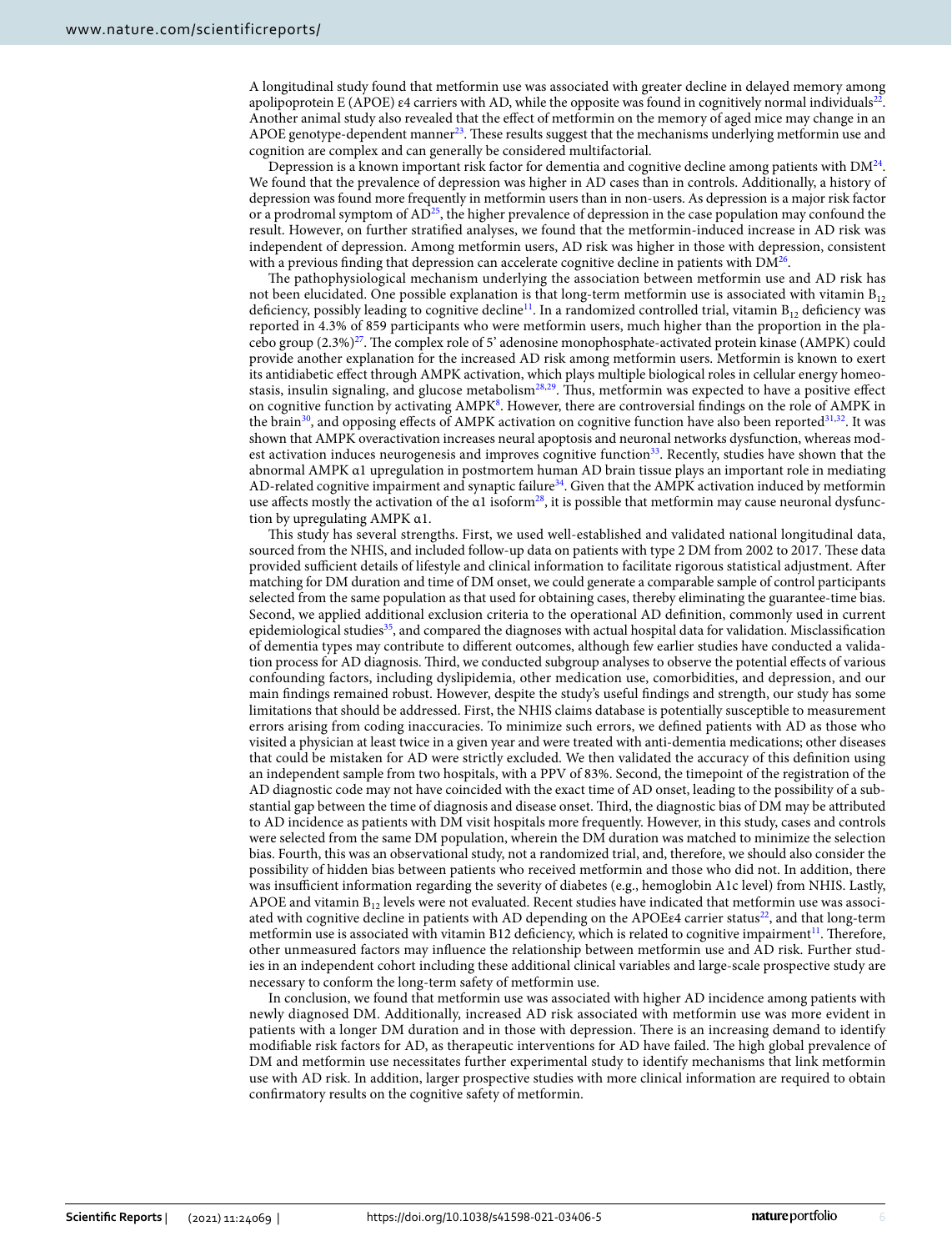# **Methods**

**Study design and data source.** We used a 2002–2017 data set from the Korean National Health Insurance Service (NHIS)-DM cohort. It contains data of 400,000 patients with type 2 DM which corresponds to a sample of approximately 23% of the entire type 2 DM population (ICD E11-14) in the 35–85 years age group in South Korea. Tis dataset included all inpatient and outpatient medical claims data, including data on prescription drug use, diagnostic and treatment codes, and primary and secondary diagnosis codes. It also included the National Health Screening Program (NHSP) data. Since 2000, the Korean government has implemented an obligatory NHIS, which covers up to 98% of the entire Korean population, and all insured adults are eligible for the NHSP, and recommended to undergo a standardized health check-up every 1-2 years. The Korean NHIS claims database records diagnoses based on the International Statistical Classifcation of Disease and Related Health Problems, Tenth Revision (ICD-10) codes. Tis study was approved by the Institutional Review Board of Yonsei University Health System (approval no. 4-2019-0674), who waived the requirement for informed consent because of the use of deidentifed patients' data. All analyses adhered to the guidelines and regulations of the ethics committee of Yonsei University Health System.

**Case selection and validation.** From the Korean NHIS-DM cohort, a total of 201,336 dementia-free patients with newly diagnosed DM who had undergone a health check-up between 2004 and 2012 were enrolled, and follow-up data collected until December 2017 were reviewed. We excluded (1) patients<50 years  $(n=61,093)$ ; (2) patients diagnosed with dementia before the DM diagnosis  $(n=924)$ ; (3) patients who had not used antidiabetic medications (n=21,867); (4) patients receiving insulin treatment for > 3 months (n=3639); (5) patients with a history of malignancy before the DM diagnosis  $(n=33,618)$ ; (6) patients with a history of cerebrovascular disease (CVD) before the DM diagnosis ( $n=7299$ ); (7) patients with the onset of dementia within 6 months of DM diagnosis (n=43); (8) beneficiaries of medical aid programs (n=2319). Patients with a history of CVD and malignancy were excluded because stroke or vitamin defciencies associated with these diseases might increase the risk of dementia and cognitive impairment. Finally, we enrolled 70,499 patients, including 2117 patients diagnosed with incident AD until 2017 (Fig. [1\)](#page-1-0). Te following ICD-10 codes were used to identify an AD case: F00 or G30 (AD), F01 (vascular dementia), F02 (dementia with other diseases classifed elsewhere), and F03 (unspecifed dementia). To focus on AD, attempts were made to increase the probability of including only well-defned AD cases. An eligible AD case involved an individual diagnosed based on the F00.0, F00.1, F00.2, or F00.9 code, followed by≥2 events of prescriptions for an anti-dementia medication (rivastigmine, galantamine, memantine, or donepezil) within a year of the diagnosis. Individuals diagnosed with Parkinson's disease, stroke, motor neuron disease, normal pressure hydrocephalus, or cancer before the diagnosis of dementia as well as those with any other specifc dementias, such as vascular dementia, were excluded from the study population. The index date was defined as the date of AD diagnosis. This algorithm was a modified version of the case-identification procedure from an earlier study that used the NHIS data<sup>35</sup>. To evaluate the accuracy of the algorithm, a validation study was conducted in two teaching hospitals with 737 patients, and the positive predictive value (PPV) was 83%. For the main analysis, 1675 cases and 8375 controls were matched in a 1:5 ratio. Control participants were randomly selected from the DM cohort, matched to the cohort afected patients based on age, sex, time point of DM onset and DM duration.

**Exposure to metformin.** Metformin use was defined as a total prescription of metformin for 60 > cumula-tive DDDs after DM treatment onset<sup>[36](#page-8-4)</sup>. Exposure to metformin was assessed from the first prescription to the index date. We calculated cumulative defned daily dose (cDDD) according to the World Health Organization definition<sup>37</sup> and described metformin exposure according to the following three criteria: (1) ever user; (2) cDDD; and (3) time-weighted mean (TWM) cDDD per day, i.e., the cumulative sum of metformin cDDDs in each patient was divided by the number of days that patient received metformin to produce the TWM cDDD of metformin in each 1-day period<sup>38</sup>, were classified by quartiles.

**Potential confounders.** We obtained information on selected comorbid conditions from inpatient and outpatient hospital diagnoses. Te existence of hypertension, ischemic heart disease, dyslipidemia, CVD, chronic kidney disease, depression, and prescription medication information prior to the index date. The Charlson Comorbidity Index (CCI) was measured during the year before the index date. Adapted Diabetes Complica-tions Severity Index (aDCSI) was measured from DM diagnosis to the index date<sup>[39](#page-8-7)</sup>. Fasting blood glucose levels, systolic blood pressure, diastolic blood pressure, total cholesterol levels, creatinine levels, BMI (<18.5, 18.5–22.9, 23.0–25.0, and ≥25.0 kg/m<sup>2</sup>), smoking status (none, past, and current), alcohol consumption (low: <1 time/ week, moderate: 1–4 times/week, and heavy: 5–7 times/week), and physical activity (yes:≥1 times/week; no: never) were measured as close as possible to the DM diagnosis date.

**Statistical analyses.** The characteristics of the study population were descriptively analyzed using the standardized mean diference (SMD). SMD values>0.2 were regarded as potential imbalance between the two groups[40](#page-8-8). Conditional logistic regression analysis was conducted to investigate the association between metformin use and the risk of AD. We calculated the crude odds ratio (OR), adjusted OR (AOR), and 95% CI for the onset of AD between the metformin ever user and never-user groups. The analyses were adjusted for the following variables: hypertension, ischemic heart disease, dyslipidemia, CVD, chronic kidney disease, CCI, aDCSI, depression, fasting blood glucose levels, systolic blood pressure, diastolic blood pressure, total cholesterol levels, creatinine levels, statin use, cardiovascular medications (aspirin, statin, anticoagulant, antiplatelet, and antihypertension drugs), other antidiabetic medication, BMI, alcohol and smoking habits, and physical activity. Furthermore, we conducted subgroup analyses according to DM duration, and depression to investigate the

7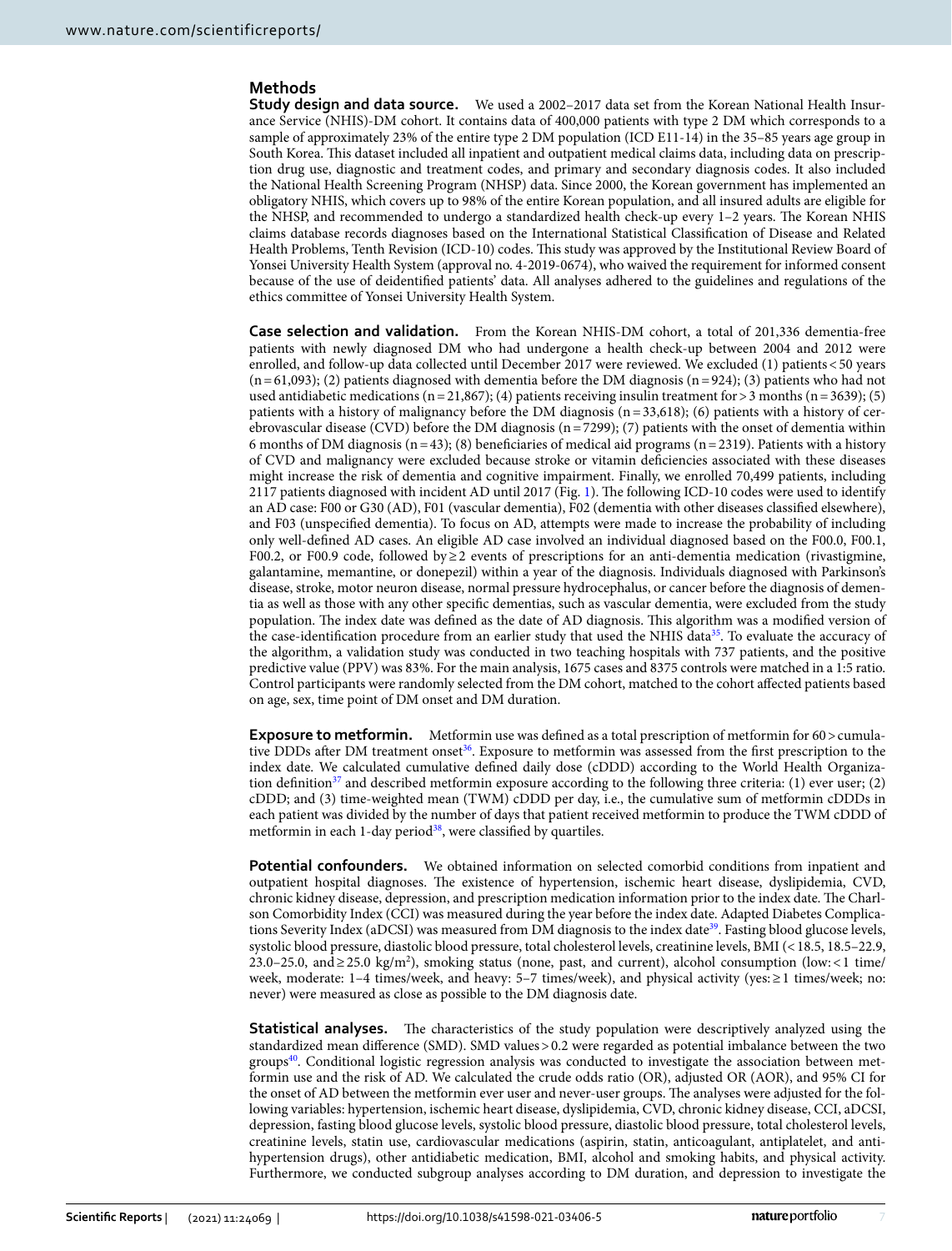heterogeneity of efect sizes. As sensitivity analyses, we conducted propensity score-matching to control covariate imbalance We used incident density random sampling for our primary analysis; however, the random imbalance of covariates between metformin user and never user may affect the main outcome. Therefore, we further conducted propensity score-matching (PS-matching) to control covariate imbalance. We conduct PS-matching using nearest neighbor matching method and baseline covariates in 1:5 ratio. A *p*-value <0.05 was considered signifcant. All statistical analyses were performed using SAS sofware, version 9.4 (Cary, NC, USA).

### **Data availability**

The data that support the findings of this study are NHIS-claims data and are stored on a separate server managed by the NHIS. The datasets generated and analyzed during the current study are not publicly available due to restrictions by NHIS. Access to the data is regulated by Korean law and the Korean National Institute for Health and Welfare. Interested parties may submit a separate application to the NHIS for access. The NHIS accepts applications via their website ([https://nhiss.nhis.or.kr\)](https://nhiss.nhis.or.kr) and require ethics approval from the researcher's institutional review board and a study proposal.

Received: 11 July 2021; Accepted: 22 November 2021

#### **References**

- <span id="page-7-0"></span>1. Saeedi, P. *et al.* Global and regional diabetes prevalence estimates for 2019 and projections for 2030 and 2045: Results from the International Diabetes Federation Diabetes Atlas, 9th edition. *Diabetes Res. Clin. Pract.* **157**, 107843 (2019).
- <span id="page-7-1"></span>2. Ott, A. *et al.* Diabetes mellitus and the risk of dementia. *Rotterdam Study.* **53**(9), 1937 (1999).
- <span id="page-7-2"></span>3. Rolandsson, O., Backestrom, A., Eriksson, S., Hallmans, G. & Nilsson, L. G. Increased glucose levels are associated with episodic memory in nondiabetic women. *Diabetes* **57**(2), 440–443 (2008).
- <span id="page-7-3"></span>4. Rasgon, N. L. *et al.* Insulin resistance and hippocampal volume in women at risk for Alzheimer's disease. *Neurobiol. Aging.* **32**(11), 1942–1948 (2011).
- <span id="page-7-4"></span>5. Steen, E. *et al.* Impaired insulin and insulin-like growth factor expression and signaling mechanisms in Alzheimer's disease–is this type 3 diabetes?. *J. Alzheimers Dis.* **7**(1), 63–80 (2005).
- <span id="page-7-5"></span>6. Sweetman, S. Martindale: The Complete Drug Reference (Pharmaceutical Press, 2007).
- <span id="page-7-6"></span>7. Łabuzek, K. *et al.* Quantifcation of metformin by the HPLC method in brain regions, cerebrospinal fuid and plasma of rats treated with lipopolysaccharide. *Pharmacol. Rep.* **62**(5), 956–965 (2010).
- <span id="page-7-7"></span>8. Gupta, A., Bisht, B. & Dey, C. S. Peripheral insulin-sensitizer drug metformin ameliorates neuronal insulin resistance and Alzheimer's-like changes. *Neuropharmacology* **60**(6), 910–920 (2011).
- <span id="page-7-8"></span>9. Correia, S. *et al.* Metformin protects the brain against the oxidative imbalance promoted by type 2 diabetes. *Med. Chem.* **4**(4), 358–364 (2008).
- <span id="page-7-9"></span>10. Imfeld, P., Bodmer, M., Jick, S. S. & Meier, C. R. Metformin, other antidiabetic drugs, and risk of Alzheimer's disease: A populationbased case-control study. *J. Am. Geriatr. Soc.* **60**(5), 916–921 (2012).
- <span id="page-7-10"></span>11. Moore, E. M. *et al.* Increased risk of cognitive impairment in patients with diabetes is associated with metformin. *Diabetes Care* **36**(10), 2981–2987 (2013).
- <span id="page-7-11"></span>12. Kuan, Y.-C., Huang, K.-W., Lin, C.-L., Hu, C.-J. & Kao, C.-H. Efects of metformin exposure on neurodegenerative diseases in elderly patients with type 2 diabetes mellitus. *Prog. Neuropsychopharmacol. Biol. Psychiatry.* **79**(Pt B), 77–83 (2017).
- <span id="page-7-12"></span>13. Chin-Hsiao, T. Metformin and the risk of dementia in type 2 diabetes patients. *Aging Dis.* **10**(1), 37–48 (2019).
- <span id="page-7-13"></span>14. Ng, T. *et al.* Long-term metformin usage and cognitive function among older adults with diabetes. *J. Alzheimer's Dis. JAD.* **41**, 61–68 (2014).
- <span id="page-7-14"></span>15. Sluggett, J. K. *et al.* Metformin and risk of Alzheimer's disease among community-dwelling people with diabetes: A national casecontrol study. *J. Clin. Endocrinol. Metab.* **105**(4), e963–e972 (2020).
- <span id="page-7-15"></span>16. Cheng, C. *et al.* Type 2 diabetes and antidiabetic medications in relation to dementia diagnosis. *J. Gerontol. Ser. A.* **69**(10), 1299– 1305 (2014).
- <span id="page-7-16"></span>17. Porter, K. M. *et al.* Hyperglycemia and metformin use are associated with b vitamin defciency and cognitive dysfunction in older adults. *J. Clin. Endocrinol. Metab.* **104**(10), 4837–4847 (2019).
- <span id="page-7-17"></span>18. Chen, Y. *et al.* Antidiabetic drug metformin (GlucophageR) increases biogenesis of Alzheimer's amyloid peptides via up-regulating BACE1 transcription. *Proc. Natl. Acad. Sci. U S A.* **106**(10), 3907–3912 (2009).
- <span id="page-7-18"></span>19. Barini, E. *et al.* Metformin promotes tau aggregation and exacerbates abnormal behavior in a mouse model of tauopathy. *Mol. Neurodegener.* **11**(1), 16 (2016).
- <span id="page-7-19"></span>20. Kickstein, E. *et al.* Biguanide metformin acts on tau phosphorylation via mTOR/protein phosphatase 2A (PP2A) signaling. *Proc. Natl. Acad. Sci. U S A.* **107**(50), 21830–21835 (2010).
- <span id="page-7-20"></span>21. DiTacchio, K. A., Heinemann, S. F. & Dziewczapolski, G. Metformin treatment alters memory function in a mouse model of Alzheimer's disease. *J. Alzheimers Dis.* **44**(1), 43–48 (2015).
- <span id="page-7-21"></span>22. Wu, C. Y., Ouk, M., Wong, Y. Y., Anita, N. Z., Edwards, J. D. & Yang, P., et al. Relationships between memory decline and the use of metformin or DPP4 inhibitors in people with type 2 diabetes with normal cognition or Alzheimer's disease, and the role APOE carrier status. Alzheimers Dement (2020).
- <span id="page-7-22"></span>23. Kuhla, A. *et al.* Metformin therapy aggravates neurodegenerative processes in ApoE-/- mice. *J. Alzheimers Dis.* **68**(4), 1415–1427 (2019).
- <span id="page-7-23"></span>24. Jorm, A. F. Is Depression a risk factor for dementia or cognitive decline?. *Gerontology* **46**(4), 219–227 (2000).
- <span id="page-7-24"></span>25. Brommelhof, J. A. *et al.* Depression as a risk factor or prodromal feature for dementia? Findings in a population-based sample of Swedish twins. *Psychol. Aging.* **24**(2), 373–384 (2009).
- <span id="page-7-25"></span>26. Sullivan, M. D. *et al.* Association of depression with accelerated cognitive decline among patients with type 2 diabetes in the ACCORD-MIND trial. *JAMA Psychiat.* **70**(10), 1041–1047 (2013).
- <span id="page-7-26"></span>27. Aroda, V. R. *et al.* Long-term metformin use and vitamin B12 defciency in the diabetes prevention program outcomes study. *J. Clin. Endocrinol. Metab.* **101**(4), 1754–1761 (2016).
- <span id="page-7-27"></span>28. Hawley, S. A., Gadalla, A. E., Olsen, G. S. & Hardie, D. G. Te Antidiabetic drug metformin activates the AMP-activated protein kinase cascade via an adenine nucleotide-independent mechanism. *Diabetes* **51**(8), 2420–2425 (2002).
- <span id="page-7-28"></span>29. Zhou, G. *et al.* Role of AMP-activated protein kinase in mechanism of metformin action. *J. Clin. Invest.* **108**(8), 1167–1174 (2001).
- <span id="page-7-29"></span>30. Assefa, B. T., Tafere, G. G., Wondafrash, D. Z. & Gidey, M. T. Te bewildering efect of AMPK activators in Alzheimer's disease: Review of the current evidence. *BioMed. Res. Int.* **2020**, 9895121 (2020).
- <span id="page-7-30"></span>31. Vingtdeux, V., Davies, P., Dickson, D. W. & Marambaud, P. AMPK is abnormally activated in tangle- and pre-tangle-bearing neurons in Alzheimer's disease and other tauopathies. *Acta Neuropathol.* **121**(3), 337–349 (2011).